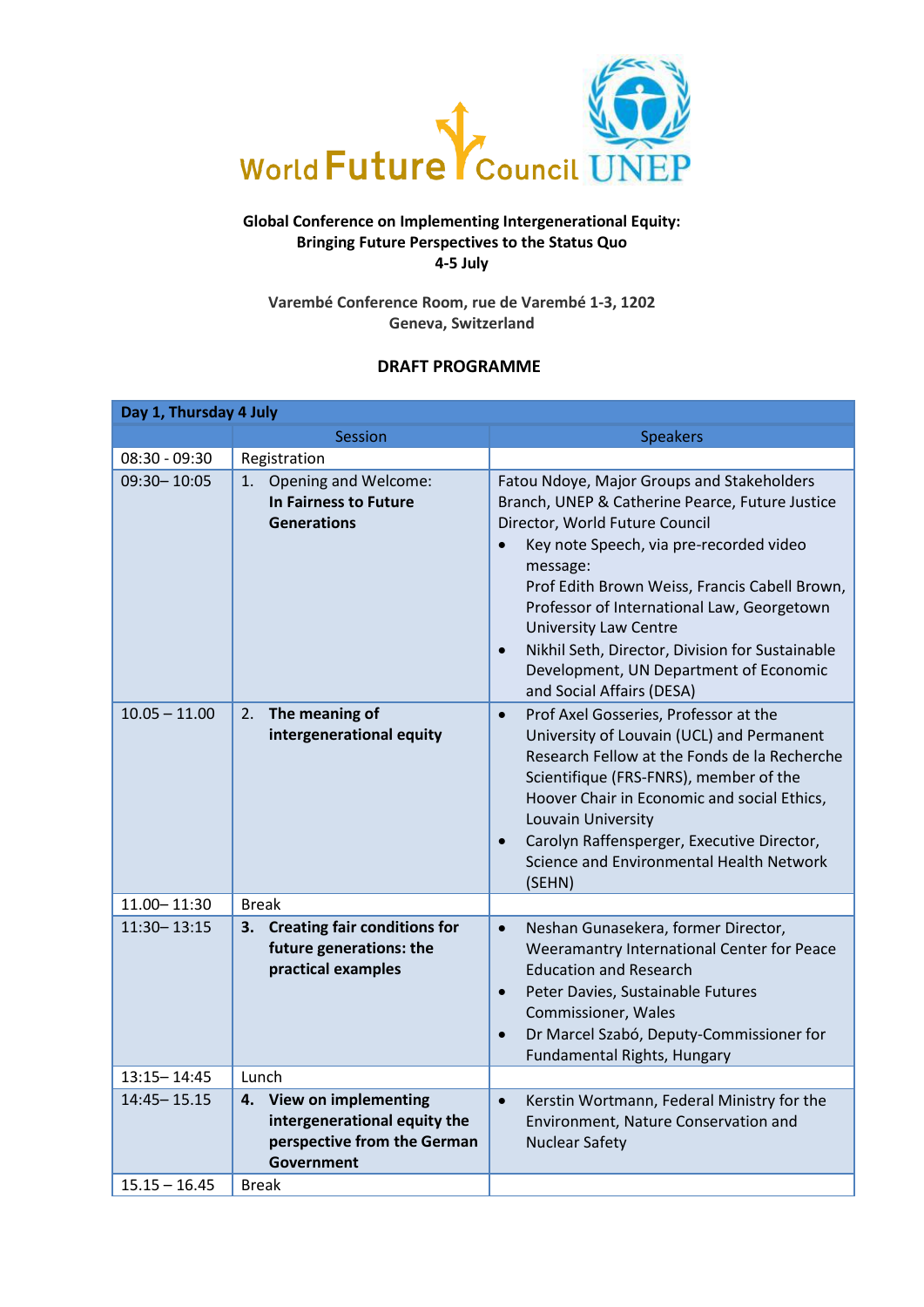| $16:45 - 17.00$ | 5. Establishing Ombudspersons |           | Dr Sándor Fülöp, Former Hungarian          |
|-----------------|-------------------------------|-----------|--------------------------------------------|
|                 | for Future Generations as     |           | Ombudsman for Future Generations and Co-   |
|                 | proven institutions to help   |           | Chair of WFC Future Justice Commission     |
|                 | implement intergenerational   | $\bullet$ | Roberto Bissio, Co-ordinator, Social Watch |
|                 | equity                        |           |                                            |

| Day 2, Friday 5 July |                                                                                                                               |                                                                                                                                                                                                                                                                                                                                         |  |  |  |
|----------------------|-------------------------------------------------------------------------------------------------------------------------------|-----------------------------------------------------------------------------------------------------------------------------------------------------------------------------------------------------------------------------------------------------------------------------------------------------------------------------------------|--|--|--|
|                      | Session                                                                                                                       | <b>Speakers</b>                                                                                                                                                                                                                                                                                                                         |  |  |  |
| $09:00 - 09:30$      | Opening and welcome                                                                                                           | Summary of day 1<br>Introduction to day 2                                                                                                                                                                                                                                                                                               |  |  |  |
| $09:30 - 11.00$      | <b>Correcting shortcomings in</b><br>6.<br><b>Global Governance</b>                                                           | Yves Lador, Earth Justice Permanent<br>$\bullet$<br>Representative to the UN in Geneva<br>Jan van de Venis, Worldconnectors, Executive<br>$\bullet$<br><b>Director Upact</b><br>Dr Marcel Szabó, Deputy-Commissioner for<br>Fundamental Rights, Hungary<br>Barbara Ruis, Legal Officer, UNEP Regional<br>$\bullet$<br>Office for Europe |  |  |  |
| $11.00 - 11.30$      | <b>Break</b>                                                                                                                  |                                                                                                                                                                                                                                                                                                                                         |  |  |  |
| $11.30 - 13.15$      | <b>Moving forward to</b><br>7.<br>implement this agenda -<br>dimensions at the<br>international, national and<br>local levels | Kate Offerdahl, International Institute for<br>$\bullet$<br>Sustainable Development (speaking on behalf<br>of MG Children & Youth)<br>Peter Davies, Sustainable Futures<br>$\bullet$<br>Commissioner, Wales                                                                                                                             |  |  |  |
| $13.15 - 14:45$      | Lunch                                                                                                                         |                                                                                                                                                                                                                                                                                                                                         |  |  |  |
| $14:45 - 15.30$      | <b>Conclusions and Closing</b><br>8.<br>session                                                                               | Presentation of final conference statement and<br>wrap up                                                                                                                                                                                                                                                                               |  |  |  |

## *Context:*

References to future generations have been made in countless international treaties, conventions and national constitutions. Yet intergenerational equity, or the ability to better take into account the concerns of future generations in our current practices and policies is a poorly understood concept and as a consequence rarely applied or implemented. Climate change has raised some attention to the long term view, and in particular the Stern Review argued from a conventional welfare economics perspective that the costs of inaction on climate change would far outweigh the costs of mitigation. Yet particular unhelpful myths remain, for example that this concept is a luxury we can ill afford given more pressing concerns. The perceived tension between the needs of the present generation over the future denies the premise that improving the prosperity of the lives of all, to bring dignity and sufficiency today is a pertinent precondition to protecting the opportunities of future generations.

For sustained human and environmental wellbeing, Ombudspersons for Future Generations have shown to introduce a long term perspective into political institutions and policy making, linking citizens with governments, working as a catalyst for sustainable development implementation and acting as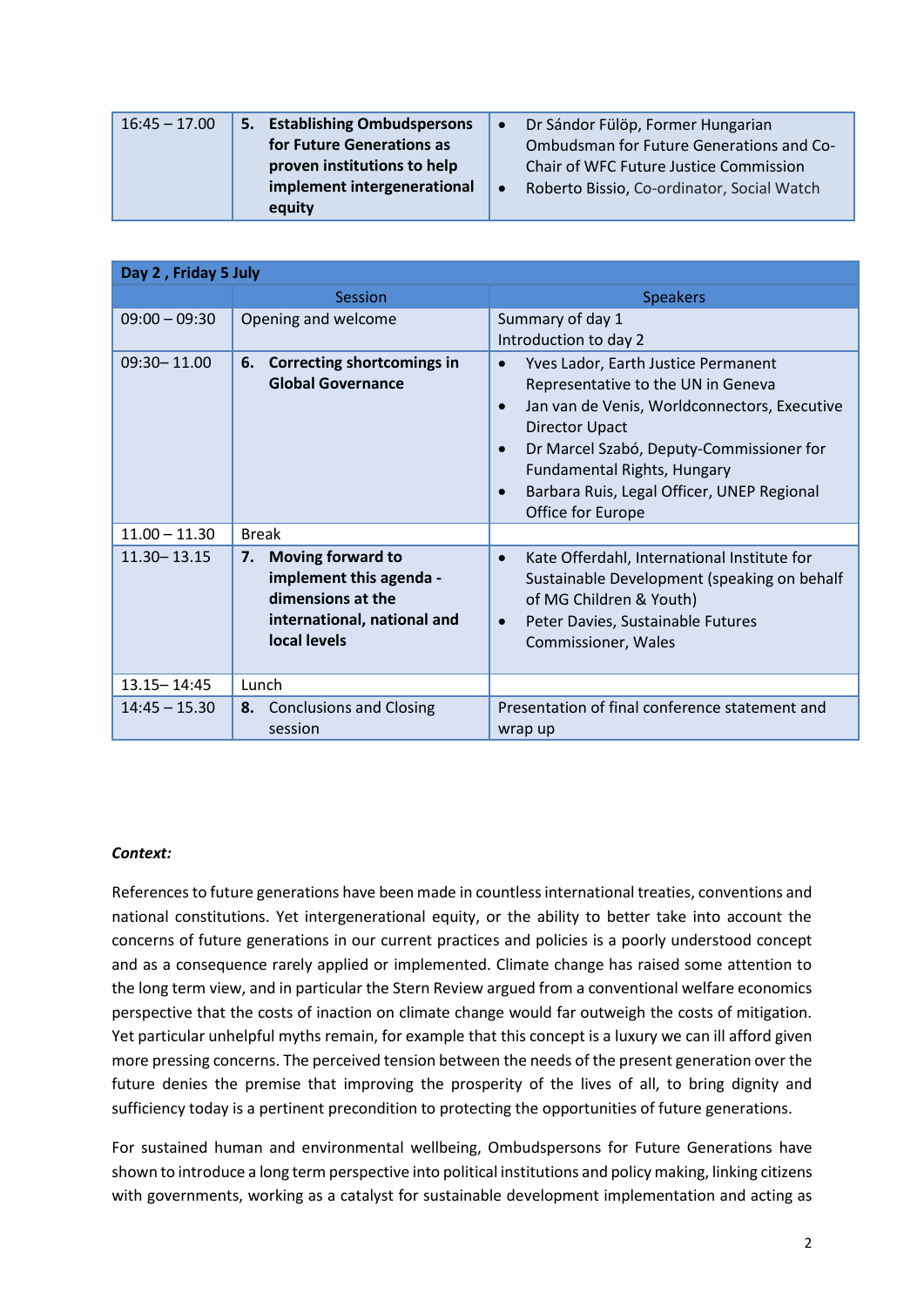principal, active advocate for common interests of present and future generations. The role essentially seeks to balance the short term nature of political and budgetary cycles and the silo thinking of narrow, linear departmental remits by bringing long-term solutions and an interconnected perspective into decision making processes.They can provide high level, independent, policy expertise and advocacy on the themes of intergenerational justice, using integrated analyses to highlight for example how many of the apparent short-term economic costs should be factored as vital investments for future risk prevention. Public participation remains a core principle of sustainable development and yet needs to be strengthened. Young people are underrepresented and future generations almost entirely omitted in domestic and international decision-making processes.

The World Future Council has been working towards establishing Ombudspersons for Future Generations at all governance levels for the past three years.

On the international level the World Future Council (WFC) has promoted this during the Rio+20 process where the proposal for a High-level Representative for Sustainable Development and Future Generations remained in the negotiation text until the final hours.

The outcome document instead invites the UNSG to write a report<sup>1</sup> on intergenerational solidarity and future generations which will be published this summer.

At national, sub national and local levels the WFC has been identifying and highlighting best policies and institutions that bring the interests of future generations to the heart of policy-making and sharing these with others. Each government's legal and cultural reality is different – which is why the exact mandate of Ombudspersons for Future Generations needs to be developed in that context, respecting these differences. Ombudspersons for Future Generations at all governance levels, international, national, sub national and local, provide an official champion and watchdog for sustainable development by:

- **Balancing** short-term interests of political institutions with long-term interests of society.
- **Taking responsibility** for oversight, for making sure sustainability policies work in synergy and are effective in practice.
- **Bringing authority** to agreed sustainability goals, holding governments and private actors accountable for not delivering on them.
- **Connecting citizens** and civil society with the core of policymaking, providing a formal channel for information on sustainability infringements.

## *The objectives to the conference:*

1

This event is designed to consider why intergenerational equity has not been better reflected across our institutions and practices, and how to improve this. It will consider what new mechanisms or tools, based upon existing best practice could more effectively take into account future generations. While there has been support for the Ombudsperson (or equivalent) proposal, concerns remain that not enough is known or understood on the nature of this role, its functions, form and how it would operate in practice. The mandate of this role would be critically different at the international and national levels, serving dissimilar positions and purpose. For example in an attempt to bring intergenerational equity into legislation and policy making, several countries have established specific national

<sup>1</sup> 'The Future We Want', Para 86http://www.un.org/ga/search/view\_doc.asp?symbol=A/RES/66/288&Lang=E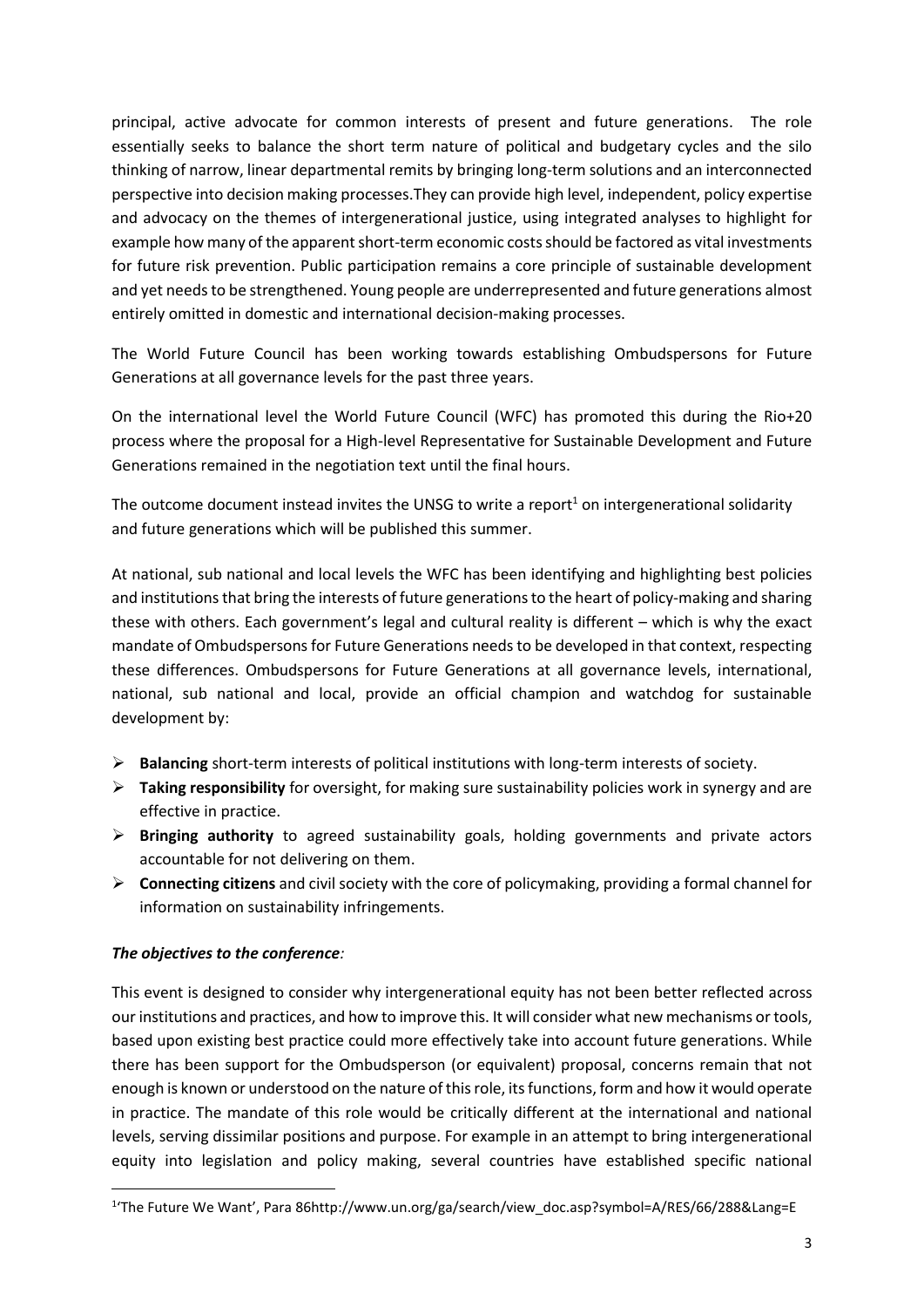institutions with this as their targeted mandate. Their interventions are often based upon the complaints and concerns from stakeholders, including NGOs, local communities and individuals. These are Ombudspersons or Parliamentary Commissioner for Future Generations working at the national level which work at the heart of the state system, yet independent from administrative power and not motivated therefore by short term electoral cycles. They pursue an official and active advocacy role for long term interests and have proved to function as an effective mechanism providing checks and balances for present and future interests, sometimes with legal authority. The role at the international level, would not hold a similar legal mandate, neither would it be able to receive or address citizens' complaints and therefore would offer a very different function.

Discussions will explore amongst other topics:

- Historical perspective of recognising intergenerational equity in international agreements
- Examples of legal interpretation of intergenerational equity
- The potential role at the international level: form and functions, institutional home
- Reflections on the UNSG report, and efforts to build a common understanding of what it can achieve, including recommendations to its key conclusions.
- How core aspects of an effective mandate can be combined with the constitutional realities of specific countries to help suggest national possibilities of implementation.
- Learning from existing examples at the national level: Experts and existing Ombudspersons on hand, stimulating discussions about national possibilities in interested countries will take place and policy-tool kits to 'take home' will be developed.

## *Expected results:*

This conference will help to broaden awareness, understanding and visibility on this agenda, and solutions to address it at a crucial time of growing national and international interest. A grounding of balanced, informed, high level discussion and expert analysis is vital in order to inform and maintain important processes on this agenda. There is a risk that interest will stall or weaken simply due to lack of understanding and momentum. The outcomes of the conference will be fed into the UNSG report on Intergenerational Solidarity and Future Generations, due to be completed by the summer and presented to the General Assembly this August. The conference will produce a final statement or a set of recommendations which can be used for this purpose.

#### *When:*

The Conference will be held on the 4-5<sup>th</sup> of July 2013 in Geneva. The timing of this event could prove critical in terms of informing some of the processes mentioned above.

## *Participants and speakers:*

A wide variety of civil society will be invited, including youth representatives, environmental lawyers, academics, human rights and governance experts, and existing Ombudspersons for Future Generations such as Dr. Marcel Szabó from Hungary and Mr Peter Davies from Wales. Government representatives as well as staff from relevant UN agencies and intergovernmental organisations based in Geneva will also be invited.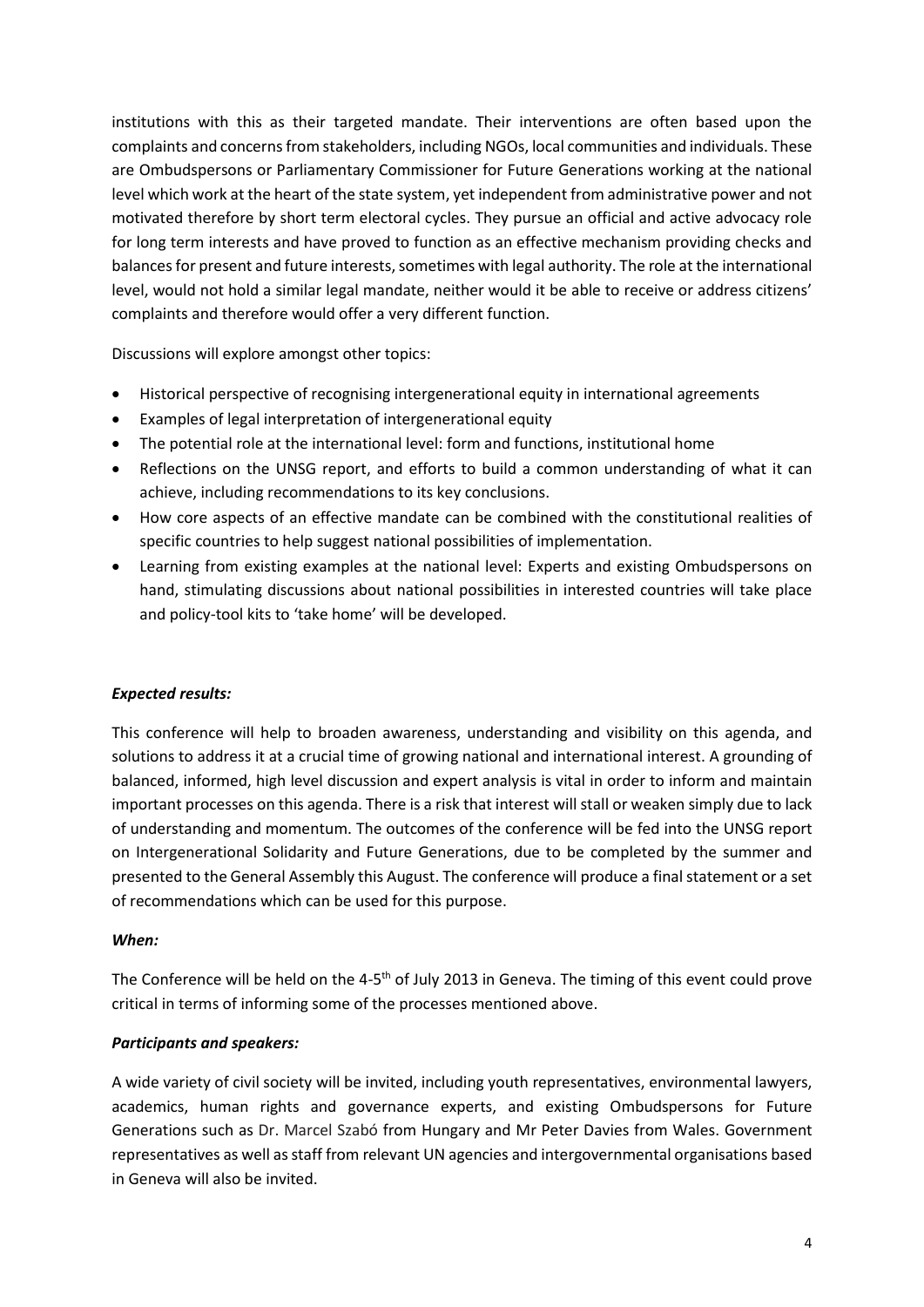Around 50 people are expected to attend.